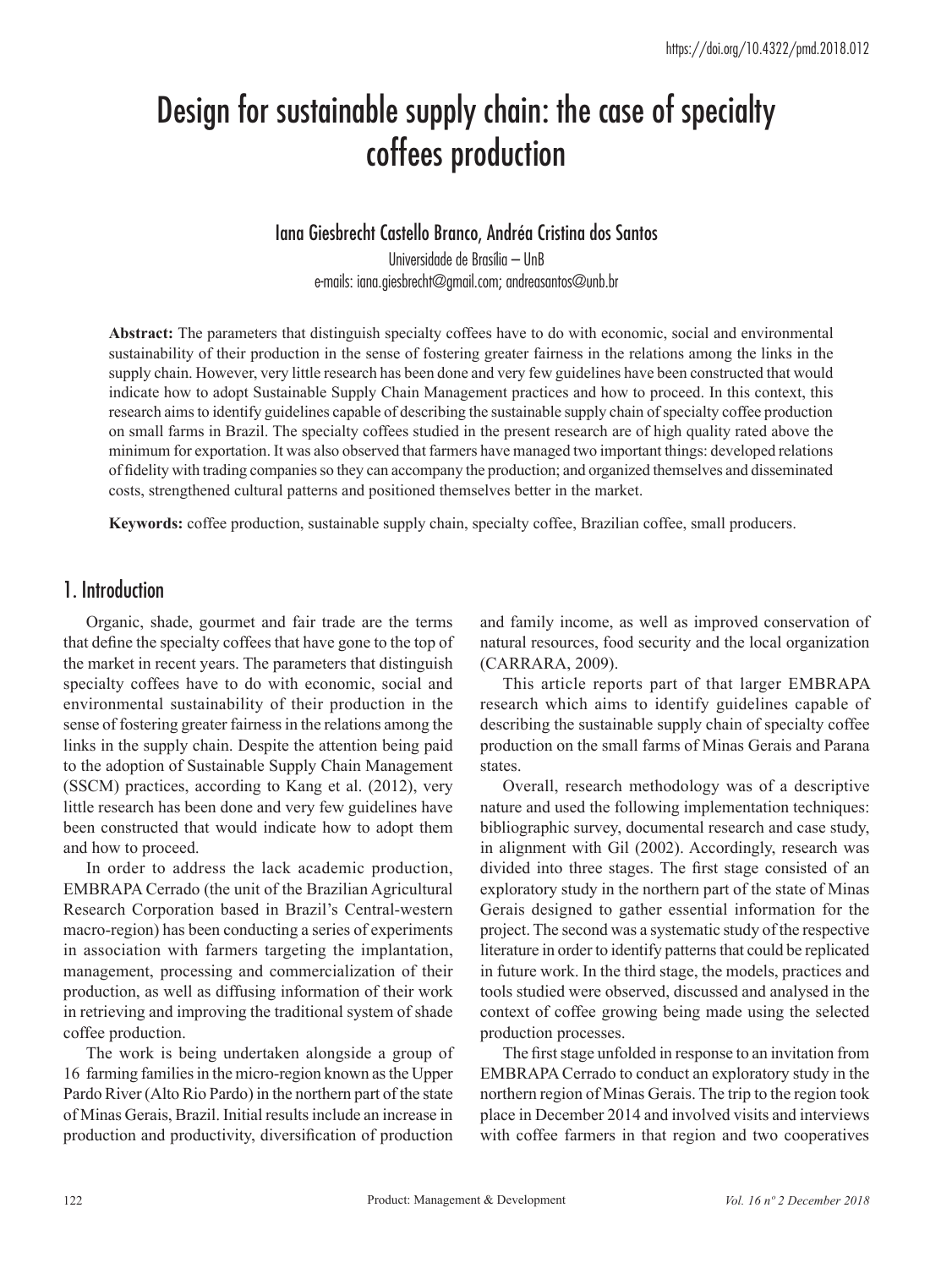and their representatives as well as visiting the small local agro-industry.

The exploratory study of the first stage of the research highlighted the need to insert sustainability in the coffee supply chain (CASTELLO-BRANCO, 2014). Finally, the third stage of which the present article is part, aimed to analyse the guidelines that describe a sustainable specialty coffees supply chain, especially one appropriate for small farms, based on the selected case study.

The underlying methodology for this article was based on the first two stages of the larger research – bibliographic and documental research – and presents a case study involving two regions of Brazil. The article has been divided up by topics as follows: after introduction (1.0) comes a review of the literature (2.0) on which the project is based followed by an account of the methodology (3.0) used to conduct the case study. The fourth topic (4.0) will present and discuss the results achieved by the case study. The last topic (5.0) will set out the article's conclusions.

# 2. Background

This topic has been organized based on: Supply Chain Management, Sustainable Supply Chain Adoption and Management, and the Coffee Supply Chain. Each one is afforded a separate description in the order set out here.

In 2006, Douglas Lambert published a paper on the Global Supply Chain Forum (GSCF) model for supply change management. It emphasizes the inter-relations that exist and the need to work on all the processes in order to achieve successful supply chain management. According to Kieckbusch (2010), the main feature of this approach is the effort to standardize the business processes as means to fostering chain integration.

The same author also states that supply change management is the integration of all the main business processes between the final consumer and the supplier, involving products, services and information, that add value for the consumers and all the other interested parties (LAMBERT, 2006). That being so, the three structural elements of the supply chain are: the structure of the supply chain network, the business processes and the management components.

Importance has been increasingly attributed to a sustainable approach based on harmonizing social, ecological and economic objectives. Before the use of the term 'sustainable', Ignacy Sachs referred to it in his works as 'eco-development' (SACHS, 1997). According to Diniz (2008), when Sachs proposed the concept he was referring to new kinds of development, production and lifestyles based on the conditions determined by the ecosystems and the management of resources and duly adapted to each region or ethnic diversity or even to the participative management capabilities of populations (SACHS, 2004).

Similarly, at the end of the 1990s, the concept triple bottom line (TBL) was proposed. In his book, Elkington (2004) states that the term was created in 1994 based on the observation that social and economic dimensions of the agenda proposed by the 1987 Brundtland Report (WORLD..., 1987) called for a much more integrated approach in the quest for a veritable environmental progress. Thus TBL was to become the most widely diffused representation of the sustainable development concept, referring to the integration of the environmental, social and economic dimensions [of development].

In short, whereas in the past supply chain management focused on obtaining an efficient and agile production system and on the passage of raw materials through the chain to the final consumer, currently environmental and social considerations have acquired considerable importance. That has raised the question as to how industry can respond to the challenge of sustainability (MCKONE-SWEET, 2004).

Finally, management of a sustainable supply chain requires the establishment of certain values and ethics in every organization, in addition to an efficient, flexible 'green' environment and strategic corporate alignment with sustainable development. If those measures are taken, then the network is effectively protected from environmental and social threats and possible risks (TEUTEBERG; WITTSTRUCK, 2010).

Lastly, the aspects associated to the insertion of the concepts of sustainability described above in such a way as to transform companies' Supply Chains into Sustainable Supply Chains are set out in the next section. Emphasis is on mechanisms, practices and tools that encourage the adoption of Sustainable Supply Chain Management.

### 2.1. Adoption of sustainable supply chain management

Gonçalves and Neves (2015) point out the lack of consensus as to what practices companies should adopt. Those authors group possible practices in the categories of Internal Environment Management, Eco-design and Green Operations. Those practices, together with reverse logistics, had previously been presented by Zhu, Sarkis and Lai (2008).

The authors also explain that cooperation with clients and investment recovery are practices inside the Sustainable Supply Chain context. The concepts those authors discussed will be addressed in the topics that follow.

Labegalini's (2010) concept of environmental management sees it as the administration of economic and social activities by utilizing renewable natural resources with a view to using practices that ensure biodiversity conservation and preservation, the recycling of raw materials and the reduction of the impacts on natural resources generated by human activities.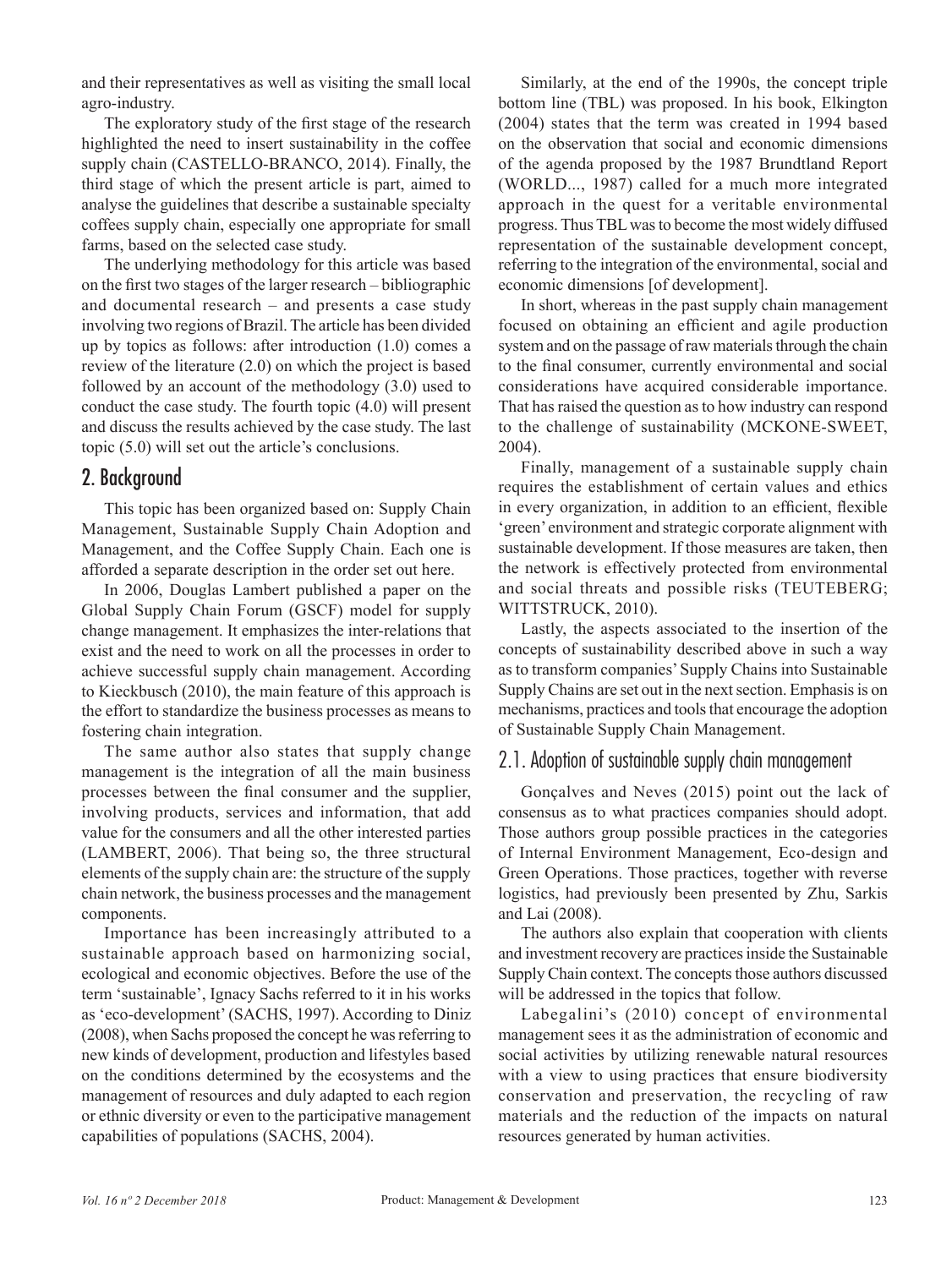Furthermore, environmental management encompasses the process of applying innovation throughout the organization as a means to achieving sustainability, reducing the volumes of residues, fostering social responsibility and guaranteeing competitive advantage by means of continuous learning and achieving development through the wide outreach of their environmental objectives and strategies, all totally integrated to the organization (HADEN; OYLER; HUMPHREYS, 2009).

Internally, the practice of environmental management corresponds to certain activities in the daily round of companies that are directed at achieving environmental improvements such as support for them provided by middle and top management; inter-functional cooperation for the implementation of environmental improvements; development of an environmental management system; environmental auditing and the proposition of environmental goals (ZHU; SARKIS; LAI, 2008).

Creating eco-efficient products without jeopardizing cost patterns or restricting manufacture time is among the objectives of the eco-design concept which is also known as Design for Environment and Environmentally Conscious Design. According to Graedel and Allenby (1995), ecodesign is a practice that consists of integrating environmental aspects to product development processes alongside the regular engineering and processing procedures.

Two Brazilian regulatory norms, ABNT ISO/TR 14062 (ASSOCIAÇÃO..., 2002) and NBR/ISO 14006 (ASSOCIAÇÃO..., 2011), describe eco-design as being the integration of environmental aspects to product development concepts with the intention of reducing environmental impacts generated during the product's life cycle. Thereby leading to continuous improvement in environmental performance by means of technological innovation and to organizational improvements represented by increased competitiveness and better relations with clients and other interested parties.

As mentioned previously, Green Operations are considered to be those that involve practices that stimulate the adoption of Sustainable Supply Chains.

Gonçalves and Neves (2015) classified Green Operations into the categories of green production, green purchasing, green manufacturing, reverse logistics and waste management.

Green production is considered to be an intervention in production processes to ensure that they make use of low impact materials and are highly efficient and that they generate little or no waste or pollution. In an analogous manner, green manufacturing embraces environmental aspects and the efficient use of resources in the entire length of the supply chain, but with greater emphasis on the management associated to the manufacturing technology. The difference is that the former acts directly on the

production processes while green manufacturing specifically targets the technology used in them (GONÇALVES; NEVES, 2015).

In turn, reverse logistics is the process of planning implementing and controlling the efficient flow and low cost of obsolete materials which are in inventory processes and of goods after their useful lifetime has expired. It embraces everything from the point of consumption to the point of origin, with aim of recapturing value or disposing of the materials in an adequate manner (SHERIFF; GUNASEKARAN; NACHIAPPAN, 2012).

Lastly, Zsidisin and Siferd (2001) define Green Purchasing as a set of policies, actions and relations formed in response to environmental concerns which affect the form of selection, assessment and development of suppliers. Min and Galle (2001) state that the object of Green Purchasing is to reduce the use of materials, reduce waste and foster the recycling of products.

Cooperation with clients is presented in the literature as being an exchange of knowledge among the parties which allows for the planning and definition of goals associated to environmental progress (ELTAYEB; ZAILANI; RAMAYAH, 2011). Vachon and Klassen (2006) propose that such cooperation is associated to the product's performance in the aspect of its conformity with the requirements of durability and the inclusion of environmental quality in the materials. According to Zhu, Sarkis and Lai (2008) that concept includes eco-design, cleaner production and green packaging.

At this moment, in the light of the underlying structure of this paper, as set out above, it is necessary to analyse in depth the production sector of the specialty coffees sector that is the object of this study. Accordingly, the following item will be an introduction to the section on the various different production systems adopted by the sector.

#### 2.2. Specialty coffees supply chain

According to the Brazil Specialty Coffee Association, specialty coffees can be classified into coffees with a certified origin when the coffee in question is associated to the local characteristics of the local Terroir, gourmet coffee - in this case Arabic coffee in which there are practically no defects in the beans and the sieve grade is equal to 16 or above; organic coffee which is in alignment with the precepts of organic agriculture but without jeopardizing the quality of the grains and, lastly, the Fair Trade coffee which is when the socio-environmental standards in green bean production are duly respected (BRAZIL..., 2013).

The coffee production process is divided into three stages – the pre-harvest, the post-harvest and the commercialization of the product. The first stage, in turn, consists of planting, cultivating and finally reaping. Within that first stage there are such activities as the preparation of the land, the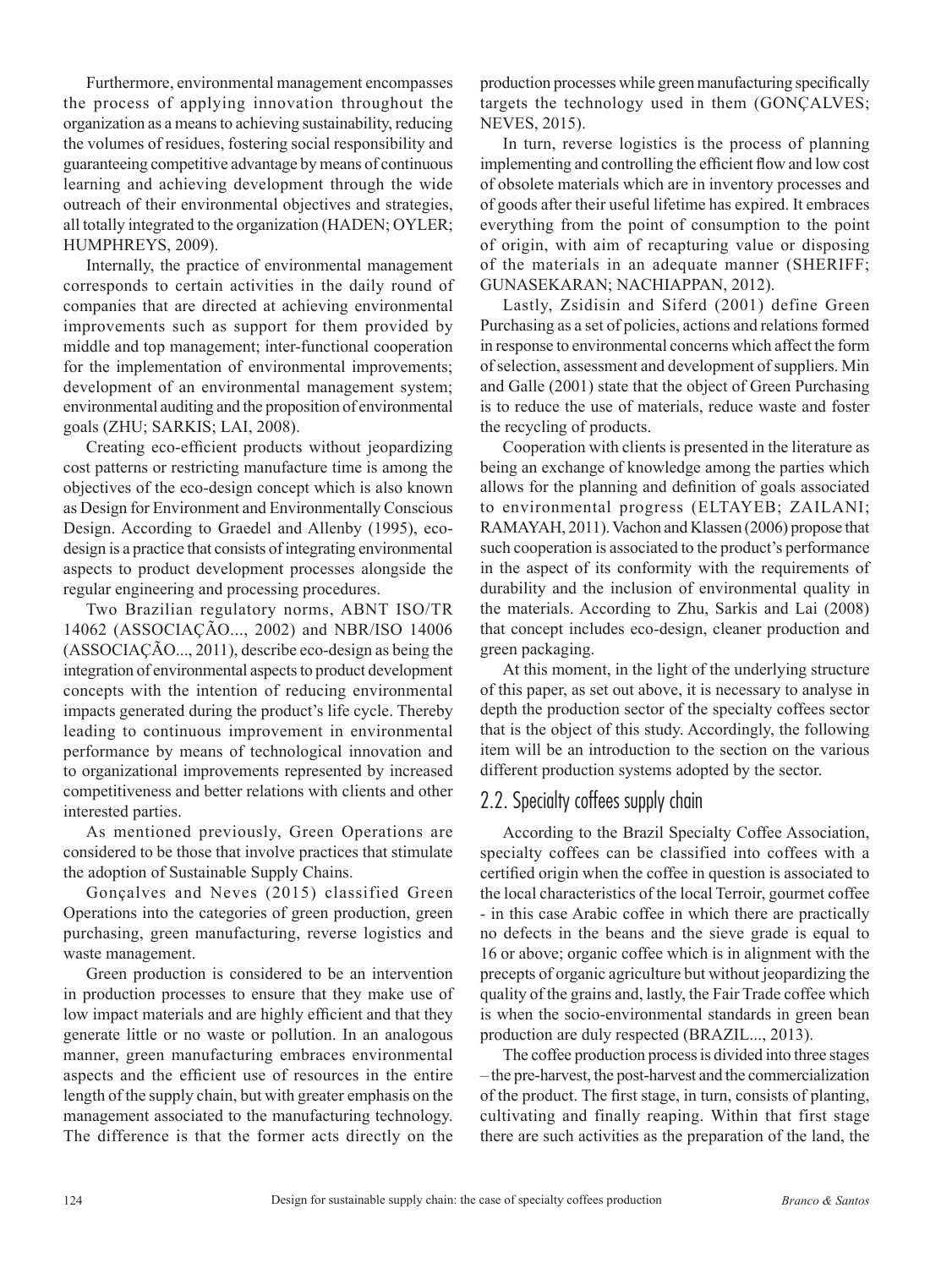preparations of the seedlings, the establishment of the coffee trees, management of the green fertilizer and the live and dead cover, management of pesticides and pest and disease control, irrigation and other activities (EMPRESA..., 2006; REVISTA..., 2006).

In the second stage, according to the same authors, after the coffee beans have been harvested and stored, there is the work of cleaning the green beans and transporting them to the area where they will be washed. After that comes a separation process, drying, storage and, lastly, accommodation in sacks (EMPRESA..., 2006; REVISTA..., 2006).

The last stage altogether refers to the further trading of the beans in sacks. For that they need to be processed, blended, roasted, grounded, packed, stored, transported and sold. This stage also embraces the activities of certification and quality control (EMPRESA..., 2006; REVISTA..., 2006).

In their work, Maria et al. (2015) gave a generic description of the questions involved in the coffee supply chain. Starting with the question of raw materials, they mention the various activities in preparing the seedlings and the soil prior to the actual planting of the coffee bushes. They then describe the coffee plantation itself with special attention to harvesting and transportation of production. The next stage of processing involves preparatory processes such as drying the grains and other aspects as the layout of the warehouses in which processed coffee ready for consumption is stored. Finally, they describe the commercialization stage when orders are dispatched and, in some cases, intermediaries handle the product.

There are various management practices designed to make coffee production more sustainable whenever possible, among them, shaded agroforestry type production, organic production, agro-ecological production, agricultural socio-environmental certification and geographical indications.

Shaded agroforestry production systems, according to Gama-Rodrigues et al. (2006), combine the production of agricultural crops with the planting of fruit trees or forest species and the raising of livestock, all in the same area and they adopt management techniques that are compatible with the agricultural practices of the local population.

On some of the properties visited as part of the present research, coffee is produced in a consortium with other species such as Inga trees (inga flagelliformis, inga cylindrica and inga sellowiana) thereby qualifying their production as agroforestry type. In the view of Mancuso, Soratto and Perdoná (2013), the shade formed by the trees in the coffee plantation leads to a slower maturing of the beans and various countries use the technique to produce specialty coffees.

Apart from the shade system, the coffee industry has the option of adopting organic production systems. Moreira (2004) defines organic production as being a crop and livestock production system that does not make use of synthetic materials that persist in the environment after use and, furthermore, one that adopts the principle of recycling organic material and maintaining the balance of nature. Such systems may incorporate animals adapted to them and they consider the human being as part of the production organism.

According to Altieri (2009), agroecology offers a methodological working structure that contemplates agro-ecosystems as being an approach to production that integrates agronomic, ecological and socio-economic principles to a broad understanding and assessment of the effect technologies have on agricultural systems and on society as a whole.

Agroecology is a science that develops a series of ecological principles applied to the management of production systems with a view to ensuring their sustainability and guaranteeing that they are environmentally healthy, socially fair and economically viable. Outstanding among the ecological principles are: maintaining biodiversity; incrementing biological activity of the soil; recycling nutrients; and ensuring genetic diversity (REDE..., 2007).

Inserted in the context of the various coffee production management systems portrayed so far in this paper are certification schemes that attest to the systems' direct or indirect respect for individuals, the environment, communities and especially their compliance with the established quality criteria.

The valuation and classification of commodity coffee only analyses the final product, taking into account the number of grain defects, the size of the grains and the quality of the beverage. In the case of differentiated coffees, specialty coffees and coffees with certified origins that are the object of this article, however, the markets are more demanding and the customer requires a product that has real quality, which does not necessarily have to do with the beverage or defects in the grains but, much more, with the production system (MOREIRA, 2004).

Lima, Keppe et al. (2008) consider that socialenvironmental agricultural certifications are market tools created in a context of valuing social and environmental standards in the agricultural production chain and that their function is to transmit the image of a differentiated product to the consumers.

Adeodato (2009) states that for a certification scheme to be able to attest the social-environmental message of any goods or services it needs to be technically conscious, non-discriminatory and voluntary. Every effort must be made to see that the operations being certified correct errors and review conducts in order to attain compliance with all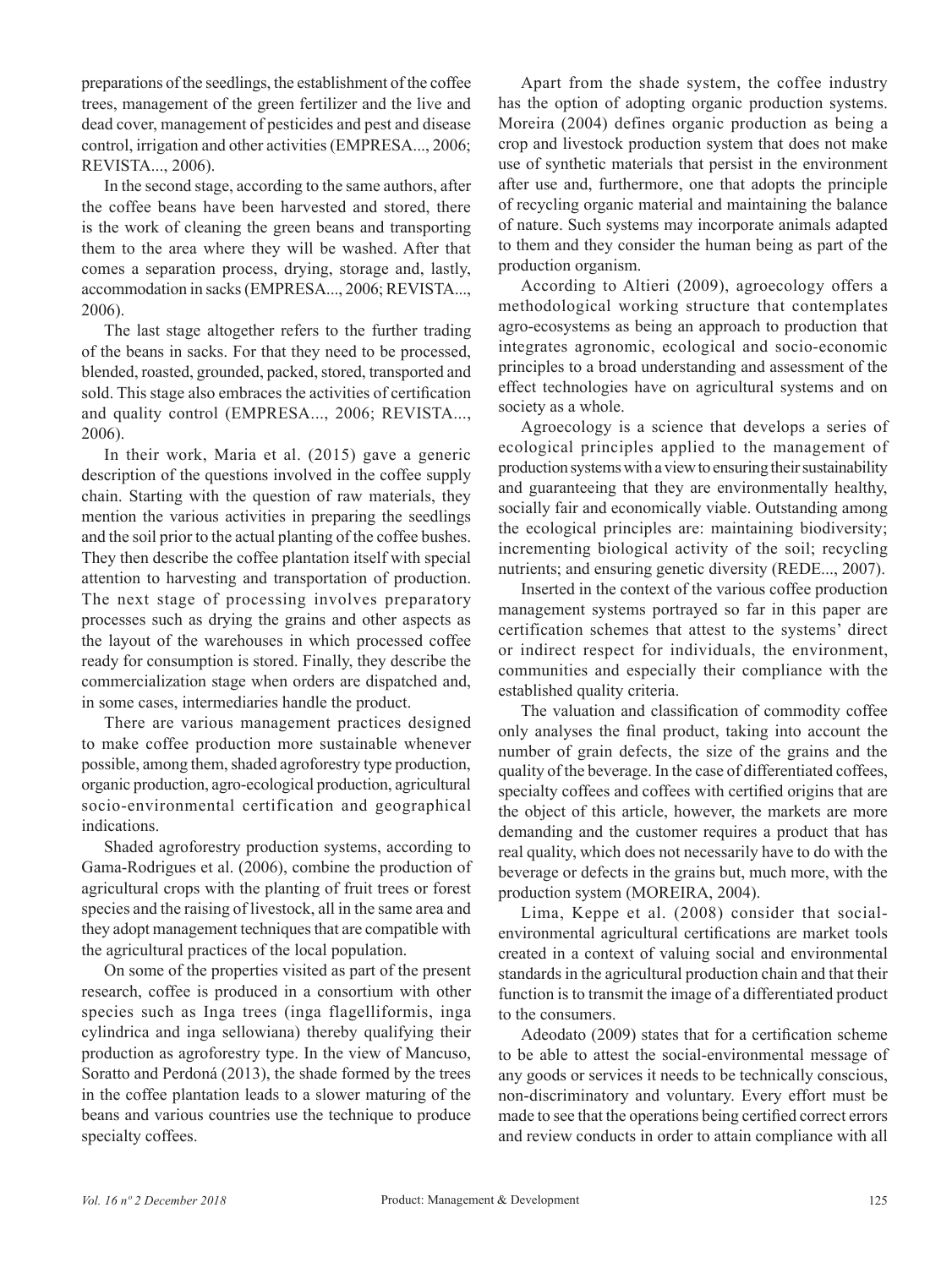the respective norms and to achieve continuous, progressive improvements.

Some examples of certification seals used by coffee growers are: UTZ Certified, Café do Cerrado, Fairtrade, Rainforest Alliance, Certifica Minas and 4C (NEGREIROS, 2011).

The benefits that accrue from the regulation of Geographical Indication fall into three different spheres. In the operational sphere, there is the stimulus to improve product quality and the identification by the consumer of product elaboration, production and manufacturing methods. In the cultural sphere, the benefits of Geographical Indications are even more visible: the generation of producer satisfaction, the enhanced valuing of the territory and of local knowledge and the contribution they make towards preserving agricultural production diversification and the products' particularities and personalities; all of those constitute a heritage and an asset for each region and country where they occur (BRASIL, 2014).

### 3. Research methodology

In any case study, one of the first tasks is to select the units of analysis. In this case two typical specialty coffee producing regions were identified as targets for the study. In both of them every effort was made to address the strategic links in the supply chain so as to get up to date information regarding the local organization of specialty coffee production.

To obtain some of the desired information, it was understood that, in the light of the different role of each one in the chain, it was important to interview different actors. After a review of the general scenario of the research it was decided to interview actors that are part of the supply chain with the following profiles: a development manager from the state of Parana, a coffee seed and coffee producer from the state of Minas Gerais, and three coffee producers from the state of Minas Gerais.

The first interviews were with a coffee seed and coffee producer in the region of the State of Minas Gerais known as Cerrado Mineiro, which appears in the Identification of Local Origin, and another with a coffee producer from the region known as Zona da Mata Mineira, in the east of that state. Both of them are members of the local association. In addition, two coffee farmers from the southern part of the state were interviewed to represent the question of Indication of regional origin. Following that, the study focused on the northern part of the state of Parana in the person of a regional coffee grower and also the administrator of the main project fostering development of the activity currently being unfolded in that area.

In every case, only medium-sized or small rural properties were considered. The research did not include big landholders with large-scale production. Also, in all the

interviews was only gathered information on aspects related to specialty coffees as classified by the Brazil Specialty Coffee Association (BRAZIL..., 2013).

Figure 1 has been based on the work of (EMPRESA..., 2006; REVISTA..., 2006) and it delineates the frontiers between specialty coffee Supply Chain stages and identifies the actors inserted in each one of them. Six stages are presented: materials, production, green coffee, roasted/ground coffee, trading and consumption.

It can be seen however, that instead of listing all the potential suppliers, it was decided to identify which materials would be used in the following stages because it was felt that in some chains there are several suppliers for each one of the materials while in others, a single actor delivers them all.

The second stage, as shown in Figure 1, in addition to identifying the primordial participation of the coffee grower as such, shows which are the main processes inserted in the chain. However, it must be borne in mind that given the size



**Figure 1**. Coffee Supply Chain Structure. Source: Elaborated by the authors.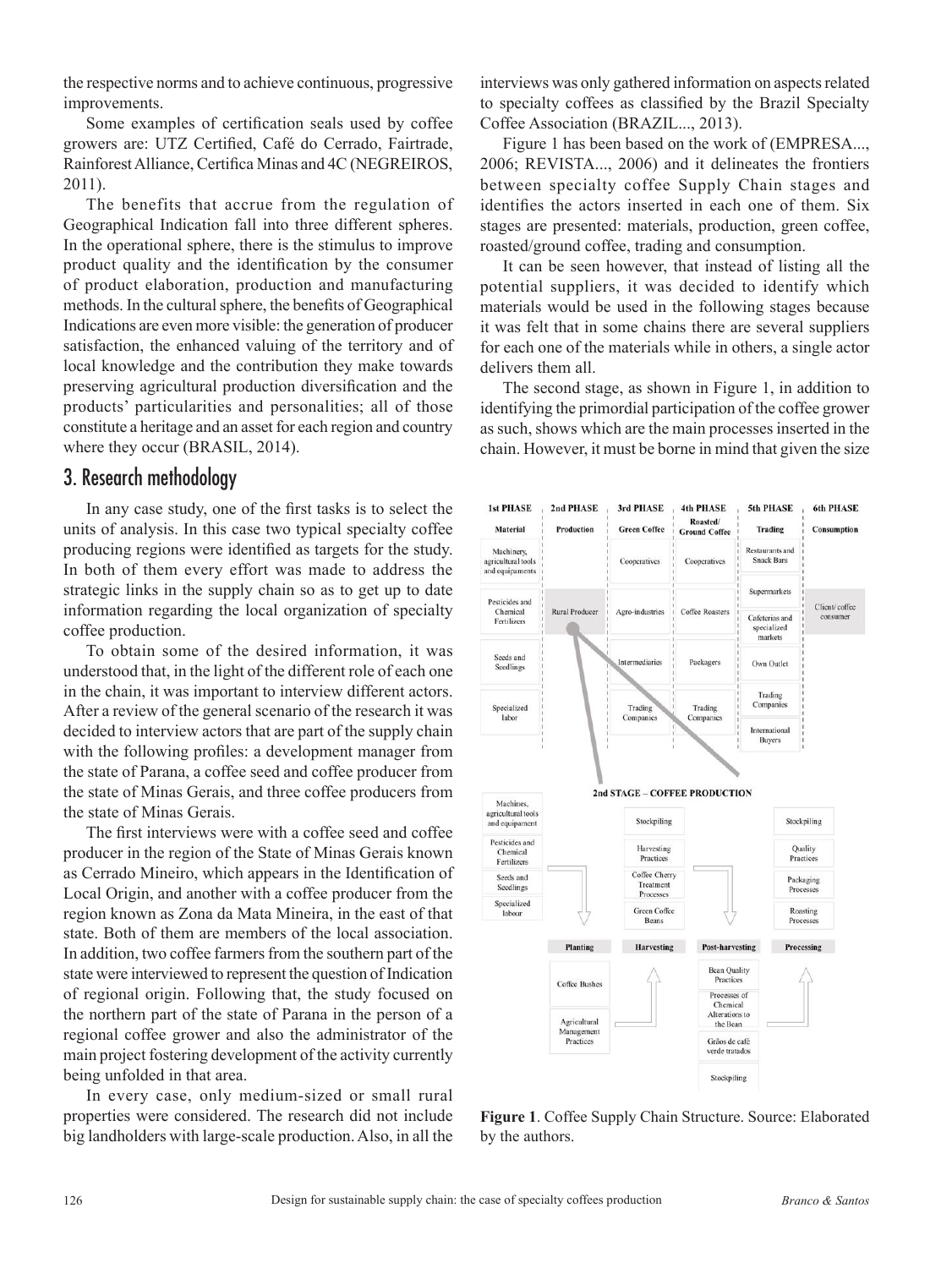of the coffee growers targeted by the research there may be some of them that do not conduct all the processes identified within the limits of their own installations. However, it is the producer's responsibility to pass on the coffee duly prepared (hulled, decoupled or demucilaged) to the next link in the chain, whether it be an agroindustry, a cooperative or any other entity.

The third stage of production concerns the processing of the green beans whereby they are separated, identified and stored in warehouses. Quality testing is part of this stage prior to forming the stock. The Fourth stage refers to the processes of roasting and grinding the beans thereby enhancing their market value.

In spite of the fact that some coffee is traded in the third stage, a fifth stage was created referring to the trading of coffees that have run the gamut of the supply chain and arrived at the end consumer; the one who appreciates the beverage.

In addition to direct observations, semi-structured questionnaires were administered in order to find out as much as possible about the models, practices and tools used in the supply chain of specialty coffee production processing to identify how sustainability is inserted in that context. According to Gil (2002), the research protocol is one of the best ways to enhance the reliability of a case study and even more important in multiple case studies. The protocol used in this research was constructed using Figure 1 as basis.

Documental research was also one of the three techniques used in this work. It is research restricted to gathering information from documents alone and they constitute what are known as primary sources. They may be documents produced at the moment when a given fact or phenomenon occurred or afterwards (MARCONI; LAKATOS, 2003).

Yin (2001) reminds that the main recourse of the case study technique is the use of multiple sources of evidence. In short, to gather the necessary data, direct observation together with the interviews and the administration of questionnaires were made use of. The following topic sets out the results obtained.

# 4. Results and discussion

This heading covers the patterns of practices, tools and models adopted for sustainable supply chain implementation in specialty coffee production that were observed and registered during the course of the entire research.

The practices observed at the case study presented above formed the basis for the construction of Figure 2 with the aim of providing a broader, more solid analysis regarding the use of the reference framework described in the literature review.

In that scenario, governance was taken to be the essential mechanism for coordinating the sustainability approaches in the aspect of the insertion in each one of the various practices described. Furthermore, governance is considered to be the set of different ways in which individuals and institutions administer their common problems, which means that it is a continuous process that makes it feasible to accommodate conflicting interests and undertake cooperative actions (CAPORALI; VOLKER, 2004).

The practices were first grouped according to the three approaches displayed in the pillars at the base of the figure and then presented under the headings that follow below.

#### 4.1. Environmental and territorial issues

In regard of environmental sustainability, various practices, mechanisms and tools that foster and consolidate the environmental sustainability of the specialty coffee production chains that were studied are presented in this section.

Lee (2008) corroborates what the case studies revealed in so far as that author considers that Sustainable Supply Chain practices consist of mechanisms that make it feasible to transfer and diffuse to the entire chain environmental management designed to improve its environmental performance. Gonçalves and Neves (2015) add that those practices can be classified under the headings of Internal Environmental Management, Eco-design and Green Operations.

The theoretical reference framework set out in this paper describes environmental management as being associated to the implantation of programs that stimulate the rational use of renewable natural resources. According to Gonçalves and Neves (2015), a successful product project of this kind depends on the cooperation between the companies in the supply chain and their partners. Such cooperation may occur in an effort to minimize waste and environmental impacts generated by the product in its entire life cycle. That is the underlying concept in Eco-design and Green Operations.

Although it was not widely referred to during the case studies, the use of alternative means of crop irrigation due to the climate characteristics of the region studied does call attention to the conservation of water resources used for production. On the other hand, it was observed and registered that the coffee growers in Minas Gerais endeavour to clean their water sources. Analysis of the certification protocols mentioned as examples in the literature review of this paper shows that cleaning water sources is one of the eight aspects verified by all of the certification schemes.

It was also noted that water is indispensable for the cleaning, drying and hulling of the coffee cherries that are to be transformed into green beans, and these last are the main product traded by the small-scale specialty coffee producers. According to the growers interviewed in Minas Gerais state, the water stemming from that processing is reused and that fact underscores the need for the property owners to plan the production inputs.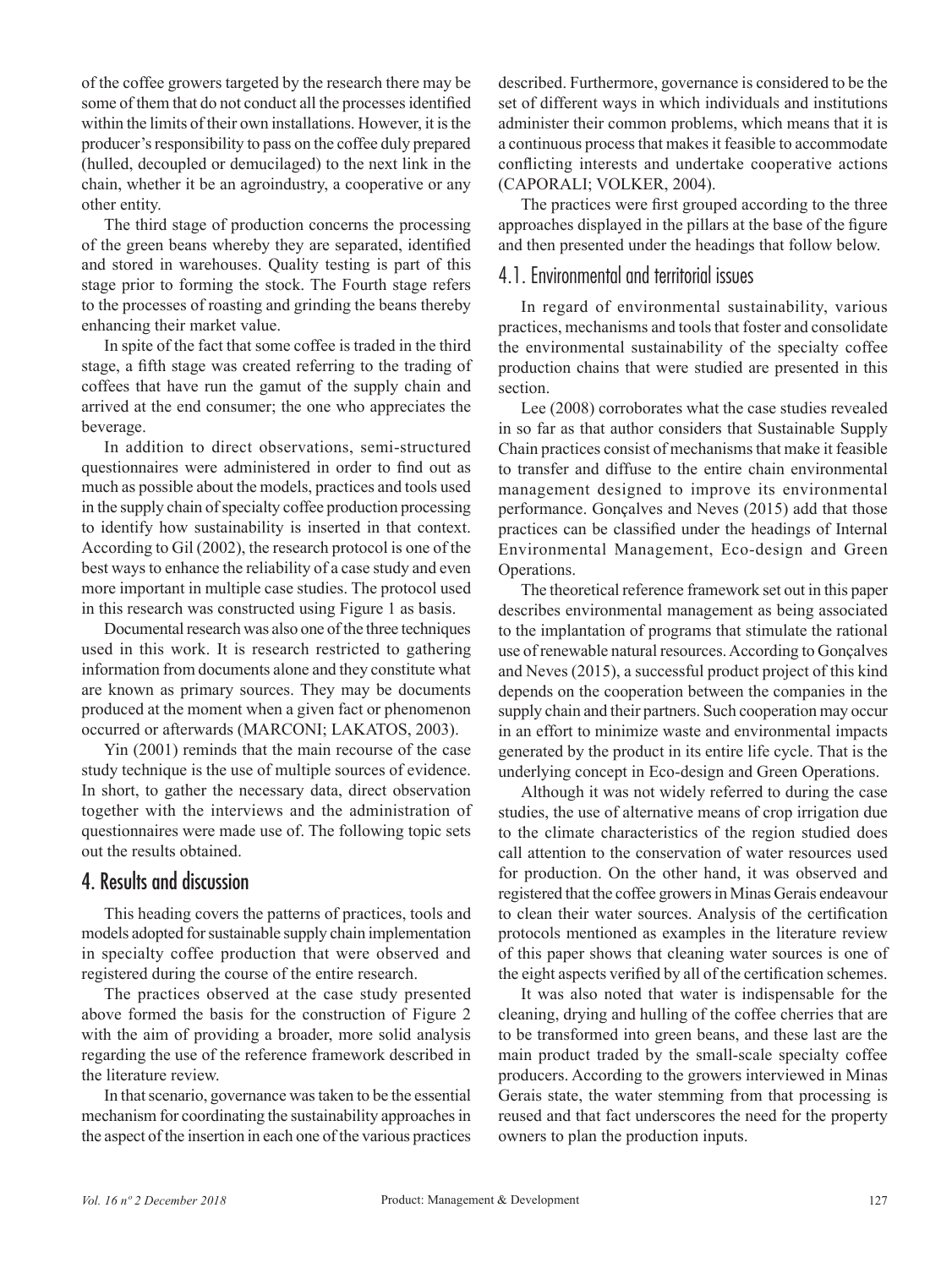

**Figure 2**. Concept Map of the Specialty Coffees Chain. Source: Elaborated by the authors.

Although this research did not quantify the direct impacts stemming from the use of chemical pesticides, the form of management of such chemicals may jeopardize the primordial resources for planting coffee, namely, soil and water. In that context, integrated pest and disease monitoring helps to address the problem. It is in regard to this aspect that organic production recommends the non-use of chemical mechanisms and their replacement by alternative methods for combating pests and diseases.

The information obtained from the contact with the coffee growers was that organic coffee production of specialty coffees needs to be carefully planned in order to support the lower production volumes and in that way introduce environmental benefits without negatively affecting the property's economic sustainability. The case studies did not actually engage in that kind of production but they did declare that the control of the application of agricultural chemicals applied to the production within the

specifications permitted by the certification schemes had a favourable cost/benefit ratio.

Besides organic production, agro-forestry and agro-ecological practices also seek to use natural methods as far as possible but they do not guarantee the non-use of chemical products. These last two systems were cited as being possible practices to foster environmental sustainability in regard to reducing the use of resources such as chemical fertilizers and pesticides, insofar as they make use of tree planting or tree maintenance, organization of the planting layout and other methods to ensure best use of available space and resources.

Still referring to agro-forestry and agro-ecological production systems, there was mention of the use of green manure as an alternative means to enrich the soil. It involves the use of plants to improve the soil's physical, chemical and biological properties and it is an option that meets the requirement of guaranteeing environmental sustainability through adequate agricultural practice. It is therefore a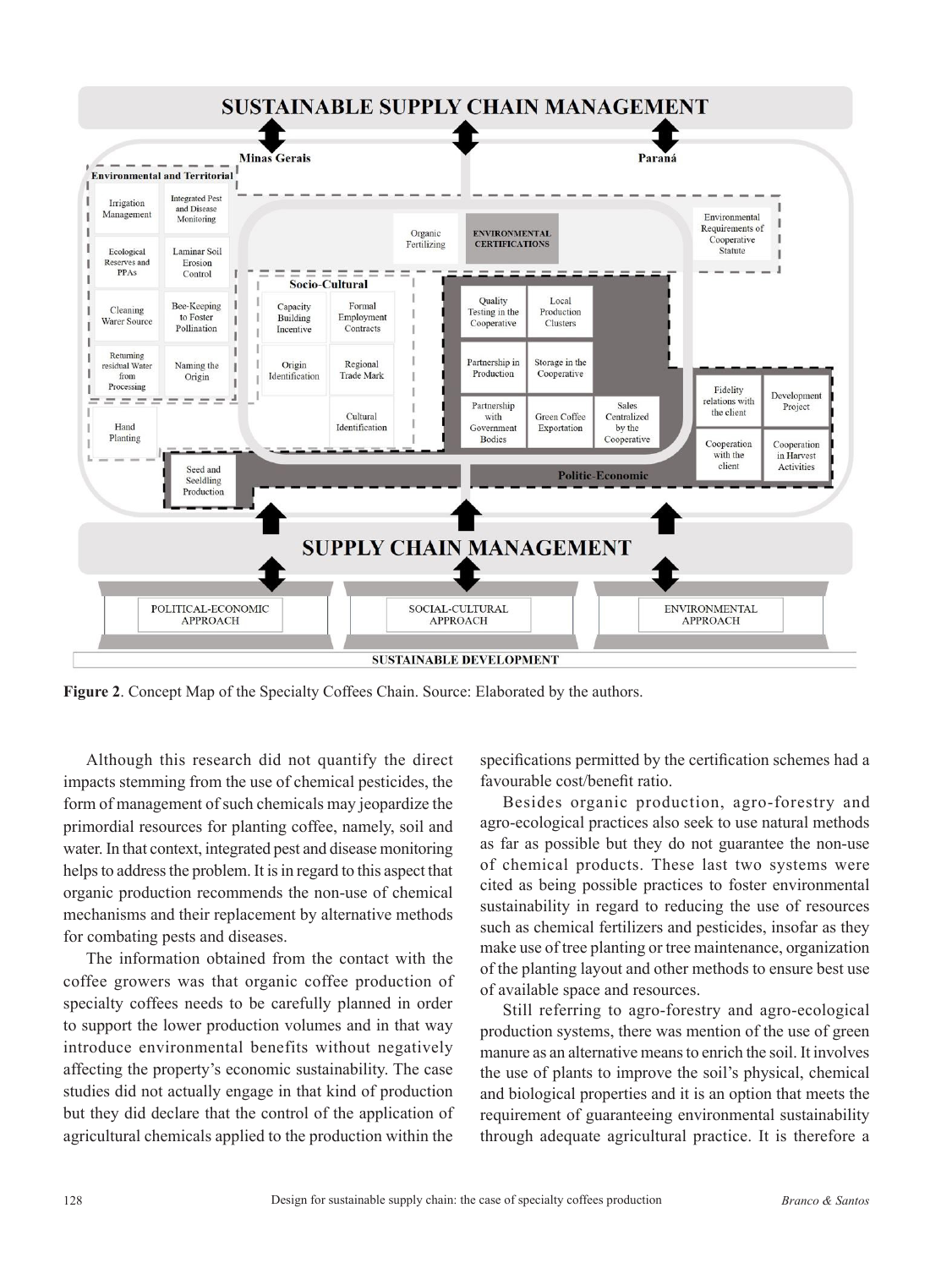strong ally in the endeavour to achieve the long-term maintenance of the Sustainable Supply Chain.

Natural ecosystems have evolved in such a way that they include a whole set of complex connections that minimize energy consumption and make total use of all the sub-products within the boundaries of the system in question. The rural properties in Minas Gerais mentioned laminar soil erosion control which, together with other practices mentioned under the heading of this topic, composes the set of guidelines that are designed to make the Supply Chain sustainable.

Coffee resulting from large-scale production is typified and valued according to the physical aspects of the final product such as the number of defective beans, the size of the beans and the quality of the final beverage. Social-environmental certifications are able to certify the use of agricultural practices described in this section and, accordingly, they too are important allies in the bid to introduce sustainability into the supply chains of those producing differentiated products, as is the case with specialty coffees.

As the research unfolded, it was observed that environmental criteria are often met through the intermediation of these certifications, as is the case with the use of agricultural pesticides in compliance with the doses established by the respective certification seals and again, the correct planning of the input of resources such as water in the production process.

Coffee growers usually begin their efforts to obtain certification seals with the 4C certification scheme and then go on to the UTZ Certified and Fairtrade schemes, and, eventually, the Rainforest Alliance certification. One example of the criteria adopted by these certification schemes in regard to environmental questions in general is the requirement that the certificate holder must have a conservation plan or participate in a regional or forest-wide biodiversity plan.

In the final analysis, according to Eisenman (2013) , the only way to guarantee a sustainable future is to implement a natural organization of production that takes into account the use of renewable energy sources, the need to minimize residues, and the need to eliminate all those processes and materials that fail to contribute to the environment, specifically, non-reusable and non-biodegradable materials.

The next topic addresses the question of the practices actually observed in regard to the political-economic aspects of the properties which constitute the second aspect of the sustainability approach of this study.

#### 4.2. Political-economic issues

The first production activity in the chronological sequence is the production of seeds and seedlings because they will be used for planting after the preparation of the soil and then the plants will be cultivated, the fruits harvested and so on. This is an activity that has been subsidizing to

some extent the activity of actually producing coffee beans because its participation in the profits of coffee growers is increasing. Furthermore, it is a supporting activity that contributes to the sector's research scenario insofar as the case studies showed that such production is achieved with the support of the Ministry of Agriculture, Livestock and Supply (MAPA), the Minas Gerais Livestock and Agriculture Institute and the Agronomic Institute of Parana (IAPAR).

All the coffee producers that participated in the study considered that the participation of cooperatives in the chain activities was essential. They play an essential role in the entire production process because they centralize capacity building by means of the partnerships they establish, provide the necessary infrastructure for the small-scale producer (warehouses and agro-industries) and, furthermore, they trade the green beans directly with the exporting companies. That means they are capable of stimulating/encouraging intensive knowledge, strengthening the market and production and ensuring democratic governance among the associations' members.

Local production clusters that were identified in the form of geographic concentrations of coffee producers, even when they were internal to the broader economic concentrations (cooperatives), revealed themselves to be an important mechanism for strengthening the chain. Through them the producers organize themselves and deploy as many employees as necessary at harvest time, make use of the centralized installations thereby sharing the costs involved and, in addition, the clusters make it possible to create centres for the dissemination of knowledge.

It is felt that the exchanges of technical and operational information, between the community, the farmers and the cooperative, for planning purposes and to define environmental, economic and social goals directly benefits the chain. Gonçalves and Neves (2015) affirm that wherever that practice leads to joint projects being undertaken with a view to developing sustainable products and environmental innovations, then that cooperation is associated to product performance in the aspects of conformity with specifications and durability.

The Parana coffee growing region presented such practices insofar as current relations with green coffee purchaser are so close that they make it possible for the purchasers to accompany the entire production process. At the beginning of the year, purchasers present the production expectations to the exporting companies and the latter accompany and verify whether the expected production volume is going to be achieved. Also, as a means of ensuring the quality of the coffee they acquire, the purchasing companies make use of the Specialty Coffee Association of America (SCAA) table to operate that control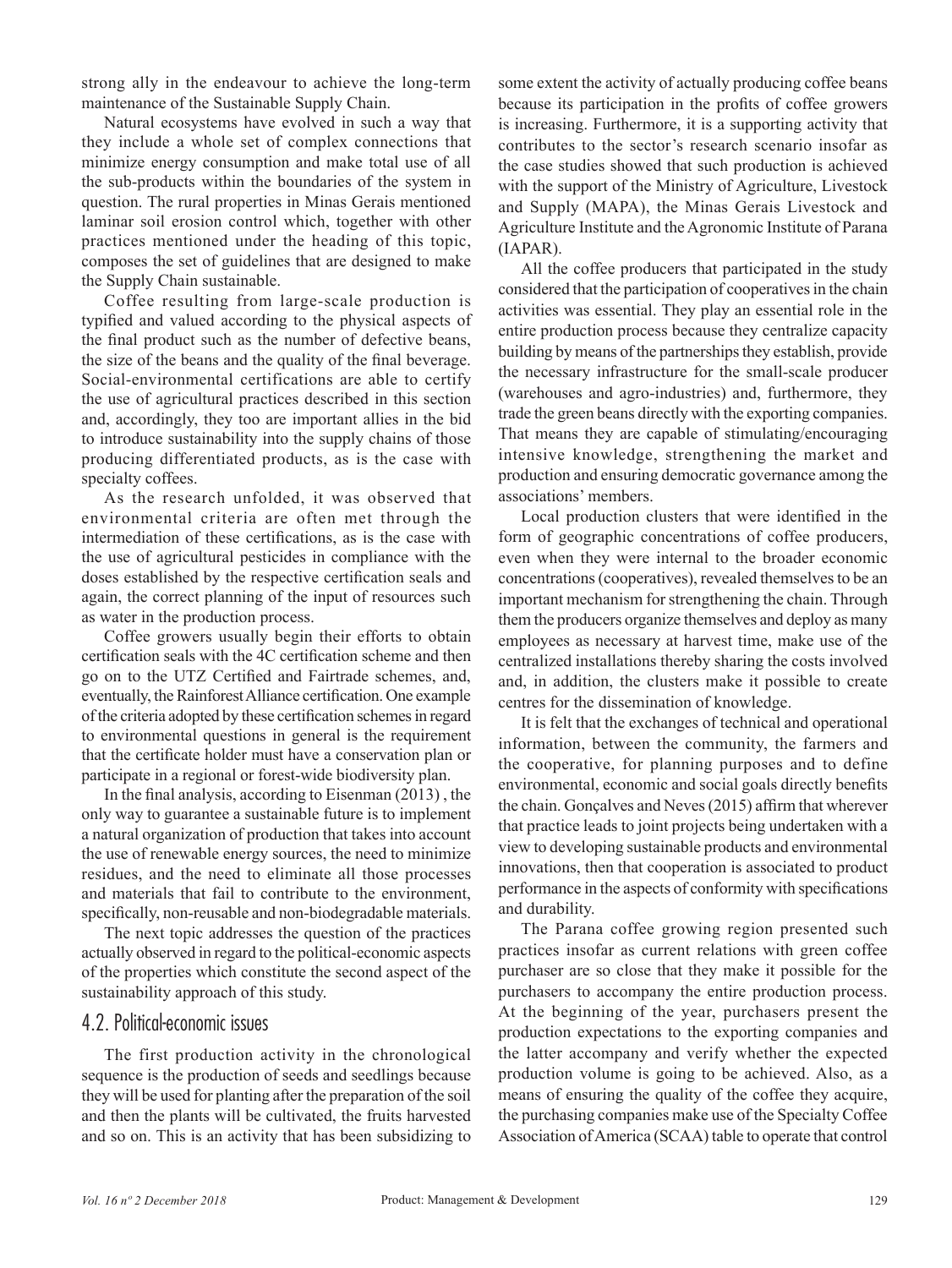and create a financial returns program based on the improved quality of the beans.

Investment recovery was another practice that contributed towards maintaining chain sustainability because it involves treating residues and other apparently useless material so that they can be re-utilized. Although this last concept does appear to be of an environmental nature, considering that these materials that are removed from the main production process and sold to other companies, they take on the nature of a strategic activity that transforms surplus or idle assets into revenue.

#### 4.3. Socio-cultural Issues

Both states where the case studies were conducted presented some kind of Geographical Indication; either Named Location of Origin or Named Source of Origin. In that regard, certain practices become guaranteed by the indications especially in the socio-cultural aspects. Indications that are officially conceded to given regions not only recognize territorial participation in the composition of the product value but also the embedded socio-cultural importance. In that way they help to constitute a brand with a position in the market that is recognized by clients. The practice strengthens local communities insofar as it highlights their cultural identity by means of the coffee they produce.

Considering the scenario created by the combination of sustainable practices and the requirements for the production of specialty coffees, labour is a strategic asset when viewed in the perspective of the need for qualification. In that light, massive public and private investments in knowledge, capacity building and research are essential actions in the effort to establish production sustainability. However, what was actually observed in the case studies was a lack of any stimulus in that direction, especially considering that most of the properties maintain only 2 permanents, presumably qualified employees, but at times they hire from 20 to 80 new workers on a temporary basis.

In spite of the obvious fact that it creates employment for local people, such constant rotation is no stimulus to qualifying the employees and accordingly it fails to alter the social conditions in the areas surrounding the farms. Given the constant development of agricultural productions in the light of the quest for higher quality of the products mentioned at the beginning of this chapter, development of the communities in the vicinity of production centres should be the concern of government bodies and, indeed, of those involved in the supply chain as well. That affirmation is based on the idea that a qualified labour force offers the rural properties stability, ensuring the upward trend of their development and strengthening social sustainability.

The next topic is dedicated to final remarks and an indication of the direction for future work identified by this study.

# 5. Conclusions

In the course of this paper, unsustainable consumption and production patterns, particularly in the industrialized countries, have been portrayed as being among the major factors causing the disequilibrium that pass through the agricultural sector today and, by extension, society at large.

Against that background, coffee-growing stands out as one of Brazil's main agricultural activities and, consequently, it is highly important to discuss the adoption of increasingly Sustainable Supply Chains by that sector of the economy.

This paper has concentrated on coffee producers that own modest rural properties and given their size their main product is green coffee beans. The case studies showed that trading coffee with a higher aggregate value (roasted and ground) boosts the sales of green coffee even though the trading occurs in two distinct markets, namely coffee beans purchased in sacks ready to be processed, and cafeterias that purchase smaller quantities for their own direct consumption.

The specialty coffees studied in the present research are rated according to the SCAA table and they have a rating higher than 80 points, which is the minimum to qualify for exportation. According to those that were interviewed, current production is largely and usually shipped to those trading companies. That is only possible because the product delivered is already of a high quality. Furthermore, in this same scenarios, the farmers have managed to develop relations of fidelity with those companies whereby the later accompany production throughout the year and reward the producer financially based on the increase in quality of the product.

It was observed that farmers have managed to organize themselves and disseminate costs, strengthen cultural patterns and position themselves better in the market, together. Nevertheless, as that organization process gradually becomes more influential and the number of those associated increases, the need emerges for democratic governance and standardized procedures to ensure the uniform treatment of the products that enter and leave. There was observable participation of public and private institutions that see the production of specialty coffees as an opportunity to implement sustainability practices especially in view of the intrinsic value the product already has.

To finalize, the importance of stimulating research and intense activity to disseminate knowledge in the regions that were studied has already been mentioned in this paper. This statement stems from the fact that there are well organized groups of producers with great potential for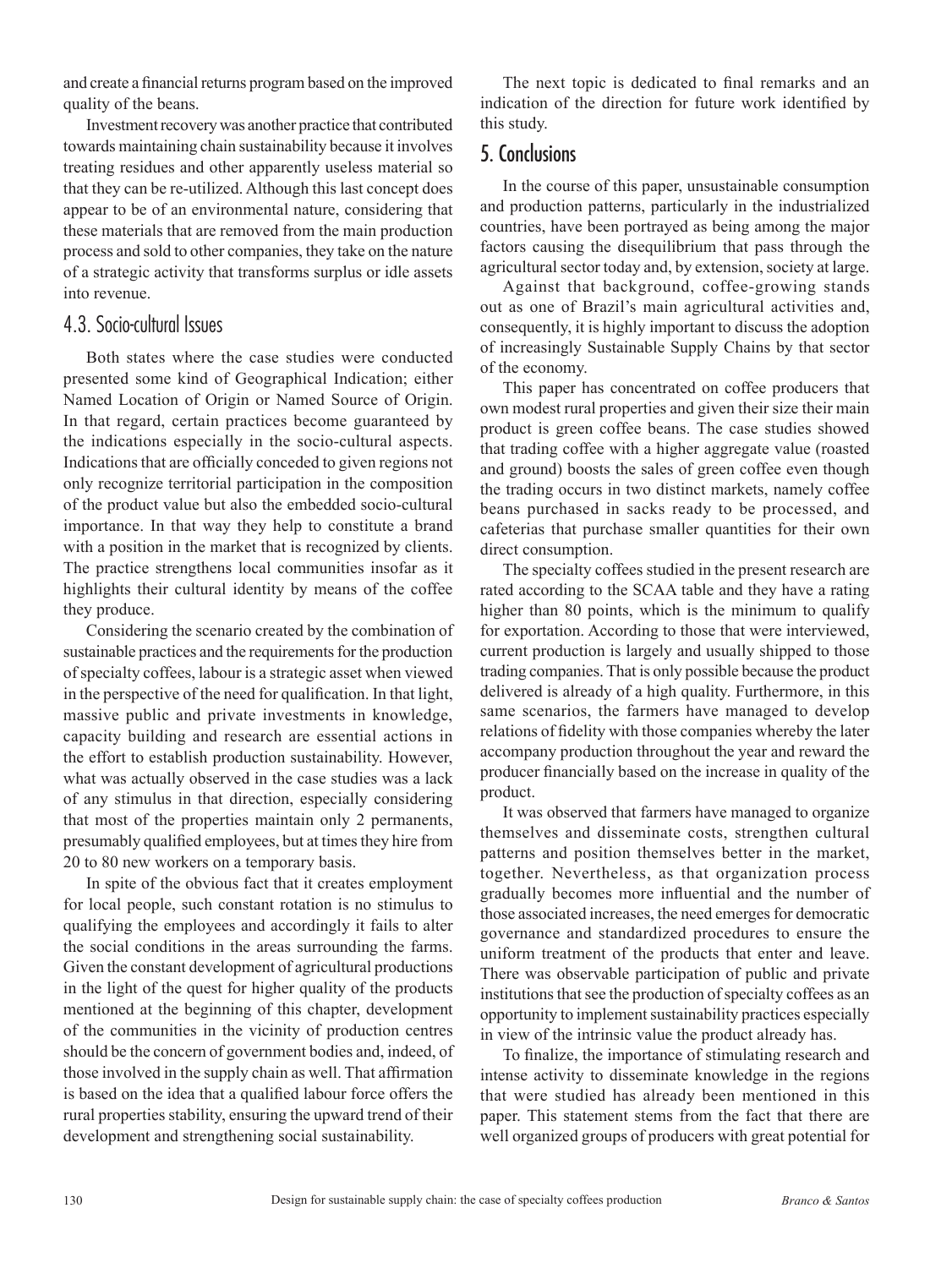developing their products, processes and consequently, their region, even more. The two regions studied produce high quality coffee that is mainly being traded for export. In that sense, there are opportunities for partnership arrangements with institutions like EMBRAPA, EMATER, IAPAR, IMA and the federal universities that would strengthen these farmers in terms of the knowledge needed to increase the value associated to their product.

Observing the coordination of sustainability concepts with Supply Chain Management practices, this paper has set out to analyse the guidelines for a sustainable supply chain for the production of specialty coffees on small farms based on a selected case study in the light of the expansion of the specialty coffees market, the mechanisms of differentiation used in coffee production and the need to adopt Sustainable Supply Chain Management practices.

To achieve the study objective, case studies were conducted as described in topic 4 and it must be underscored that during the course of the analysis it became apparent that some practices are common to the two regions studied. There are, however, other different practices adopted by the various specialty coffee supply chains but nevertheless it is still possible to state that they are sustainable.

That is because the insertion of sustainability in the chain is not, and should not be a standardized and rigid process, but, instead, a set of guidelines that can be adapted to bring the production into that alignment. It was also observed that there is a process of dissemination of a sustainability mentality in course in what is historically a very traditional production sector.

Analyses of the results and the case studies were marked by the identification of improvements in practices and of mechanisms which, although not detected in real life, are part of a whole set of improvements that could be implemented and which would help the farms to head towards sustainability.

To that end, the literature on supply chains and sustainable development was studied and six of those involved in specialty coffee production in Brazil's two major coffee growing states were observed.

There is a need to broaden the outreach of the analyses conducted in the present research and take in other Brazilian coffee growing regions to identify eventual production patterns, expand the identification of guidelines for the adoption of sustainable supply chain that have not been addressed in this project. In the sense of broadening the scope of the analyses, all the other actors that participate in the specialty coffee supply chains need to be interviewed to get a better understanding of the connections that exist among them.

In regard to the proprietors interviewed as part of the case studies, it was found that although most of them are small-scale farmers, they have mature production structures as regards production volume, relations with clients and infrastructure for commercialization of their production. In that sense this study identified an opportunity to apply the concepts delineated here to properties and regions where such structures are still only incipient.

Topic 3 presented the reference framework used for this study and it is believed that it would be possible to apply the concepts described in it to other supply chains, and not to specialty coffee chains alone; that would make the knowledge of the issues addressed here transversal and could contribute towards the inclusion of new concepts.

Finally, the analysis of the results of this study shows that there is a great need for research into ways of stimulating intensive capacity building for local labour. Which, according to what was seen in the regions that were studied, is the main factor capable of leveraging the activities as they are currently carried out. Especially in terms of enhancing product quality, improving work conditions for proprietors and employees alike, and taking greater advantage of market opportunities.

# 6. Acknowledgements

This research was supported by the Brazilian Agricultural Research Corporation (EMBRAPA) and the Brazilian Micro and Small Business Support Service (SEBRAE). The authors are grateful to the Production Engineering Department for the support.

# 7. References

- ADEODATO, S. **Caminhos para a mudança**. Piracicaba: IMAFLORA, 2009. 152 p. Available from: <http://www. imaflora.org/index.php/biblioteca/detalhe/130>. Access in: 14 May 2015.
- ALTIERI, M. **Agroecologia**: a dinâmica produtiva da agricultura sustentável. 3. ed. Porto Alegre: UFRGS, 2009.
- ASSOCIAÇÃO BRASILEIRA DE NORMAS TÉCNICAS – ABNT. **ISO/TR 14062**: gestão ambiental: integração de aspectos ambientais no projeto e desenvolvimento do produto. Rio de Janeiro, 2002.
- ASSOCIAÇÃO BRASILEIRA DE NORMAS TÉCNICAS ABNT. **NBR 14006**: sistemas de gestão ambiental: diretrizes para incorporar a concepção ecológica. Rio de Janeiro, 2011.
- BOWERSOX, D.; CLOSS, D.; COOPER, M. B. **Gestão da cadeia de suprimentos e logística**. Rio de Janeiro: Elsevier, 2007.
- BRASIL. Ministério da Agricultura, Pecuária e Abastecimento. **Curso de propriedade intelectual e inovação no agronegócio**: módulo II, indicação geográfica. 4. ed. Brasília, 2014.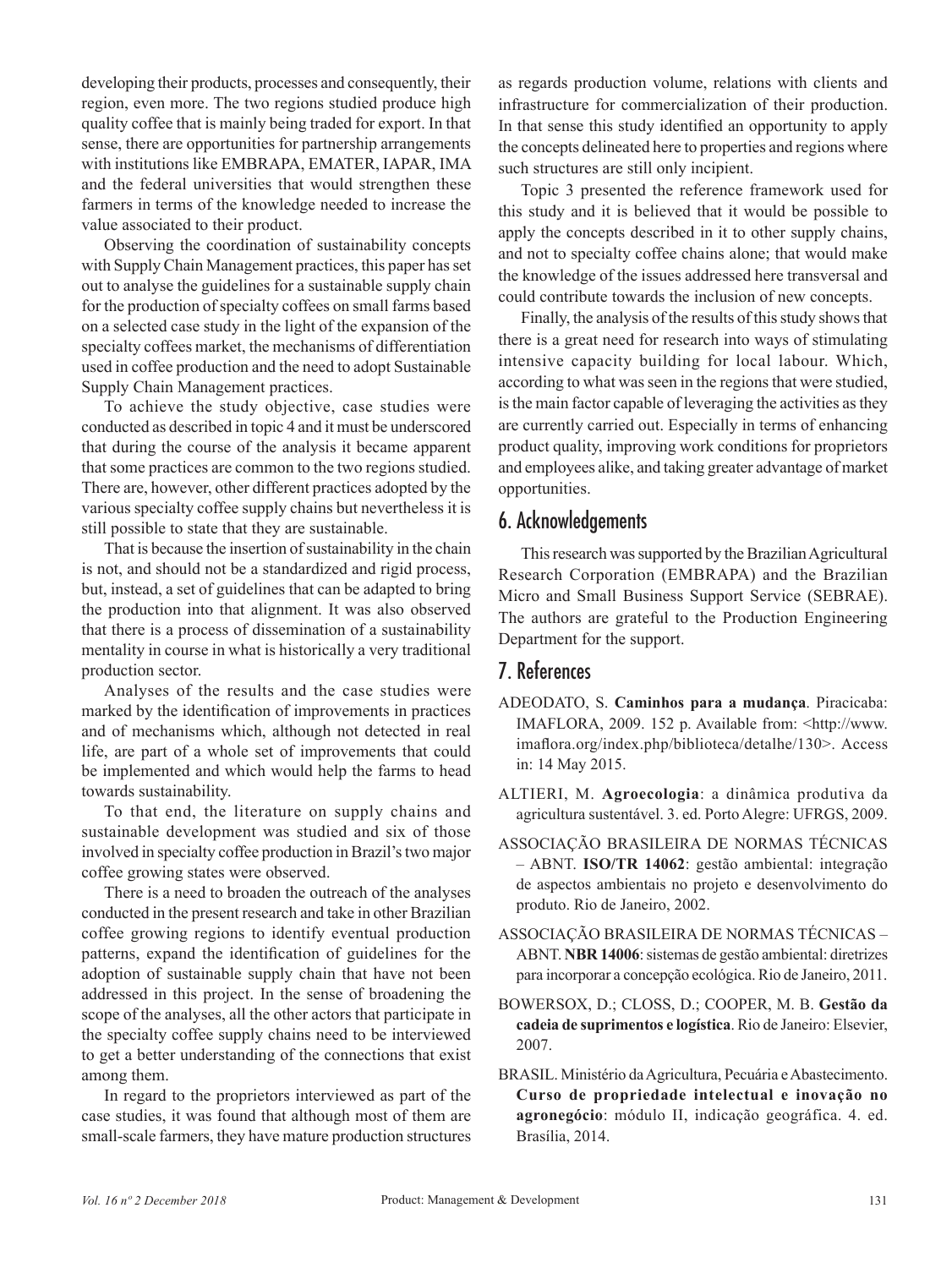BRAZIL SPECIALTY COFFEE ASSOCIATION – BSCA. **Cafés especiais**. 2013. Available from: <http://bsca.com. br/cafes-especiais.php>. Access in: 14 May 2015.

CAFÉ DO CERRADO. **Café do cerrado**. [s.l.], 2015. Available from: <http://www.cafedocerrado.org/>. Access in: 20 June 2015.

- CAPORALI, R.; VOLKER, P. **Metodologia de desenvolvimento de arranjos produtivos locais**: projeto PROMOS-SEBRAE - BID versão 2.0. Brasília: SEBRAE, 2004.
- CARRARA, A. A. **Chacras de café sombreado**: um sistema agroflorestal Geraizeiro. Montes Claros: Centro de Agricultura Alternativa do Norte de Minas (CAA-NM), 2009.
- CASTELLO-BRANCO, I. G. **Relatório de viagem à região do Alto Rio Pardo no Estado de Minas Gerais**. Brasília: Universidade de Brasília, 2014.
- DINIZ, J. D. A. S. **Avaliacão-construção de projetos de desenvolvimento local a partir da valorização dos produtos florestais da Amazônia brasileira**: caso da castanha-do-brasil. 2008. 388 f. Tese (Doutorado em Desenvolvimento Sustentável)-Universidade de Brasília, Brasília, 2008.
- EISENMANN, T. R. **Entrepreneurship**: a working definition. Harvard Business Review, 2013. Available from: <https:// hbr.org/2013/01/what-is-entrepreneurship>. Access in: 30 Apr 2015.
- ELKINGTON, J. Enter the tripple bottom line. In: HENRIQUES, A.; RICHARDSON, J. **Tripple bottom line**: does it all add up? Londres: Earthscan, 2004. p. 1-16.
- ELTAYEB, T. K.; ZAILANI, S.; RAMAYAH, T. Green supply chain initiatives among certified companies in Malaysia and environmental sustainability: investigating the outcomes. **Resources, Conservation and Recycling**, v. 55, n. 5, p. 495-506, 2011. [http://dx.doi.org/10.1016/j.](https://doi.org/10.1016/j.resconrec.2010.09.003) [resconrec.2010.09.003.](https://doi.org/10.1016/j.resconrec.2010.09.003)
- EMPRESA BRASILEIRA DE PESQUISA AGROPECUÁRIA – EMBRAPA. Sistemas de Produção. **Cultivo de café orgânico**. Brasília, 2006. Available from: <https://www. spo.cnptia.embrapa.br/>. Access in: 14 May 2015.
- GAMA-RODRIGUES, A. C.; BARROS, N. F.; GAMA-RODRIGUES, E. F. **Sistemas agroflorestais**: bases científicas para o desenvolvimento sustentável. Rio de Janeiro: Universidade Estadual do Norte Fluminense, 2006. 365 p.
- GIL, A. C. **Como elaborar projetos de pesquisa**. 4. ed. São Paulo: Atlas, 2002.
- GONÇALVES, L. C.; NEVES, A. G. Esverdeando a gestão da cadeia de suprimentos. **Revista Mundo Logística**, v. 45, p. 56-62, 2015.
- GRAEDEL, A. B.; ALLENBY, B. **Design for environment**. New Jersey: Prentice Hall, 1995.
- HADEN, S. S.; OYLER, J.; HUMPHREYS, J. H. Historical, practical and theoretical perspectives on green management: an exploratory analysis. **Journal of Management History**, v. 47, n. 7, p. 1041-1055, 2009. http://dx.doi. org/10.1108/00251740910978287.
- KANG, S.-H. et al. A theorectical framework for strategy development to introduce sustainable supply chain management. **Procedia:** Social and Behavioral Sciences, v. 40, p. 631-635, 2012. [http://dx.doi.org/10.1016/j.](https://doi.org/10.1016/j.sbspro.2012.03.241) [sbspro.2012.03.241](https://doi.org/10.1016/j.sbspro.2012.03.241).
- KIECKBUSCH, R. E. **Cadeias de suprimentos da indústria têxtil e de confecções do médio vale do Itajaí**: comparativo entre a realidade encontrada e os referenciais teóricos. 2010. 297 f. Tese (Doutorado em Engenharia de Produção)- Universidade Federal de Santa Catarina, Florianópolis, 2010.
- LABEGALINI, L. **Gestão da Sustentabilidade na Cadeia de Suprimentos**: um estudo das estratégias de compra verde em supermercados. 2010. 242 f. Dissertação (Mestrado em Administração)-Escola de Administração de Empresas de São Paulo da Fundação Getúlio Vargas, São Paulo, 2010.
- LAMBERT, M. D. **Supply chain management**: process, partnerships, performance. 3rd ed. Jacksonville: Supply Chain Management Institute, 2006.
- LEE, S. Y. Drivers for the participation of small and medium sized suppliers in Green Supply Chain initiatives. **Supply Chain Management**, v. 3, n. 3, p. 185-198, 2008
- LIMA, A. C. B. et al. **Impacto da certificação da Rede de Agricultura Sustentável em fazendas de café**. Piracicaba: Imaflora, 2008.
- MANCUSO, M. A. C.; SORATTO, R. P.; PERDONÁ, M. J. Produção de café sombreado. **Colloquium Agrariae**, v. 9, n. 1, p. 31-44, 2013. [http://dx.doi.org/10.5747/ca.2013.](https://doi.org/10.5747/ca.2013.v09.n1.a087) [v09.n1.a087](https://doi.org/10.5747/ca.2013.v09.n1.a087).
- MARCONI, M. D.; LAKATOS, E. M. **Fundamentos da metodologia científica**. 5. ed. São Paulo: Atlas, 2003. 310 p.
- MARIA, C. et al. **Cadeia produtiva do café**. Belo Horizonte: FEAD-MG, 2015.
- MCKONE-SWEET, K. Lessons from a coffee supply chain. **Supply Chain Management Review**, v. 8, n. 7, p. 52-59, 2004.
- MIN, H.; GALLE, W. P. Green purchasing practices of US firms. **International Journal of Operations & Production Management**, v. 21, n. 9, p. 1222-1238, 2001. [http://dx.doi.](https://doi.org/10.1108/EUM0000000005923) [org/10.1108/EUM0000000005923.](https://doi.org/10.1108/EUM0000000005923)
- MOREIRA, C. F. **Caracterização de sistemas de café orgânico sombreado e a pleno sol no sul de Minas**